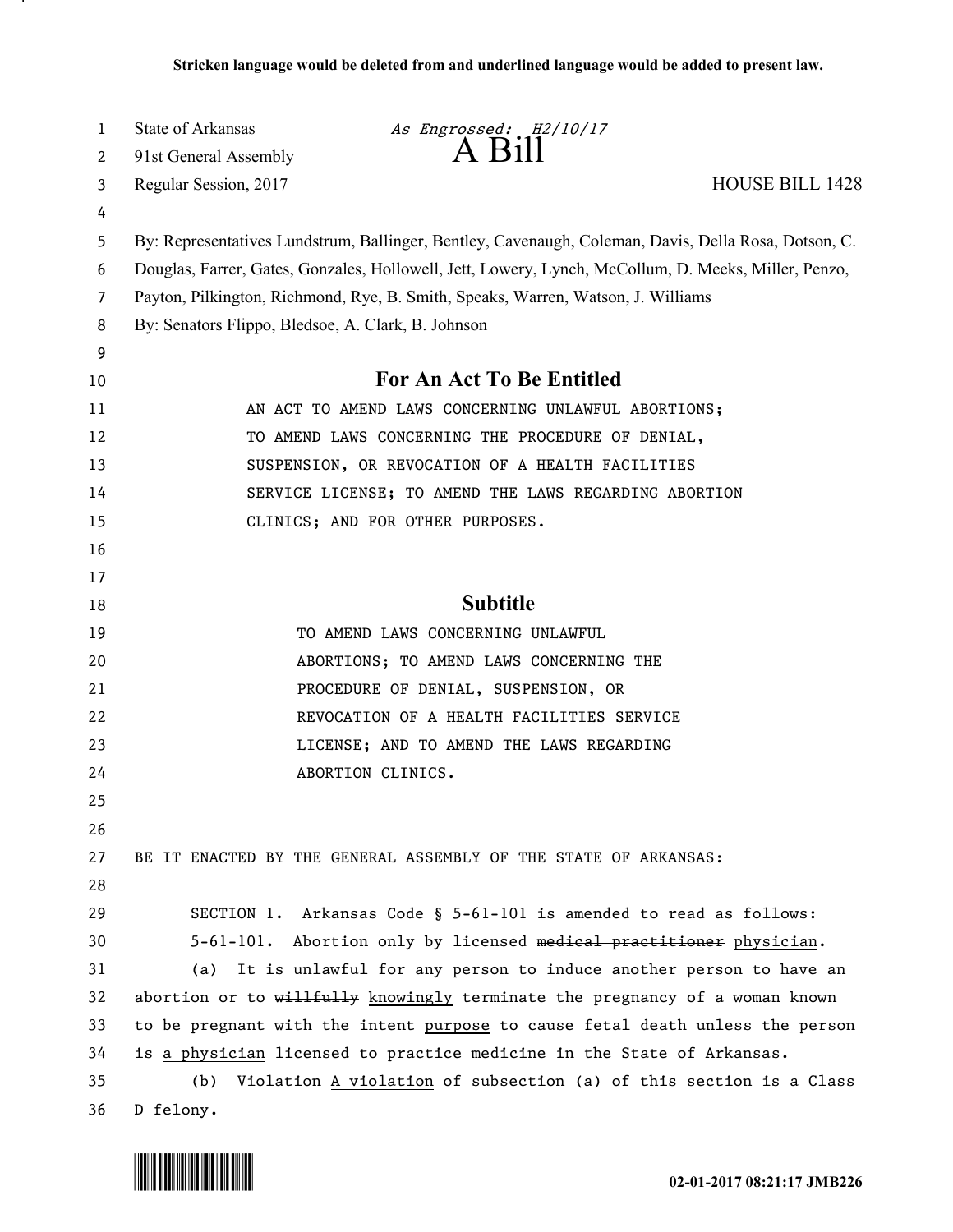As Engrossed: H2/10/17 HB1428

1 (c) Nothing in this section shall be construed to This section does 2 not allow the charging or conviction of a woman with any criminal offense in 3 the death of her own unborn child in utero. 4 5 SECTION 2. Arkansas Code § 20-9-302 is amended to read as follows: 6 20-9-302. Abortion clinics, health centers, etc. 7 (a)(1) A clinic, health center, or other facility in which the 8 pregnancies of ten (10) or more women known to be pregnant are willfully 9 terminated or aborted each in any month, including nonsurgical abortions, 10 shall be licensed by the Department of Health. 11 (2)(A) The facilities, equipment, procedures, techniques, and 12 conditions of those clinics or similar facilities shall be subject to 13 periodic inspection by the department The department shall inspect a clinic, 14 health center, or other facility at least annually, and inspections shall 15 include without limitation: 16 (i) The facilities, equipment, and conditions of a 17 clinic, health center, or other facility; and 18 (ii) A representative sample of procedures, 19 techniques, medical records, informed consent signatures, and parental 20 consent signatures. 21 (B) An inspector shall arrive at the clinic, health 22 center, or other facility unannounced and without prior notice. 23  $(b)$  The department  $\frac{m}{2}$  shall: 24 (1) adopt Adopt appropriate rules and regulations regarding, 25 including without limitation the facilities, equipment, procedures, 26 techniques, medical records, informed consent signatures, parental consent 27 signatures, and conditions of elinics and other clinics, health centers, and 28 other facilities subject to the provisions of this section to assure at a 29 minimum that: 30 (A) The the facilities, equipment, procedures, techniques, 31 and conditions are aseptic and do not constitute a health hazard-; and 32 (B) The medical records, informed consent signatures, and 33 parental consent signatures meet statutory requirements; 34 (2) Levy and collect an annual fee of five hundred dollars 35 (\$500) per facility for issuance of a permanent license to an abortion 36 facility; and

2 02-01-2017 08:21:17 JMB226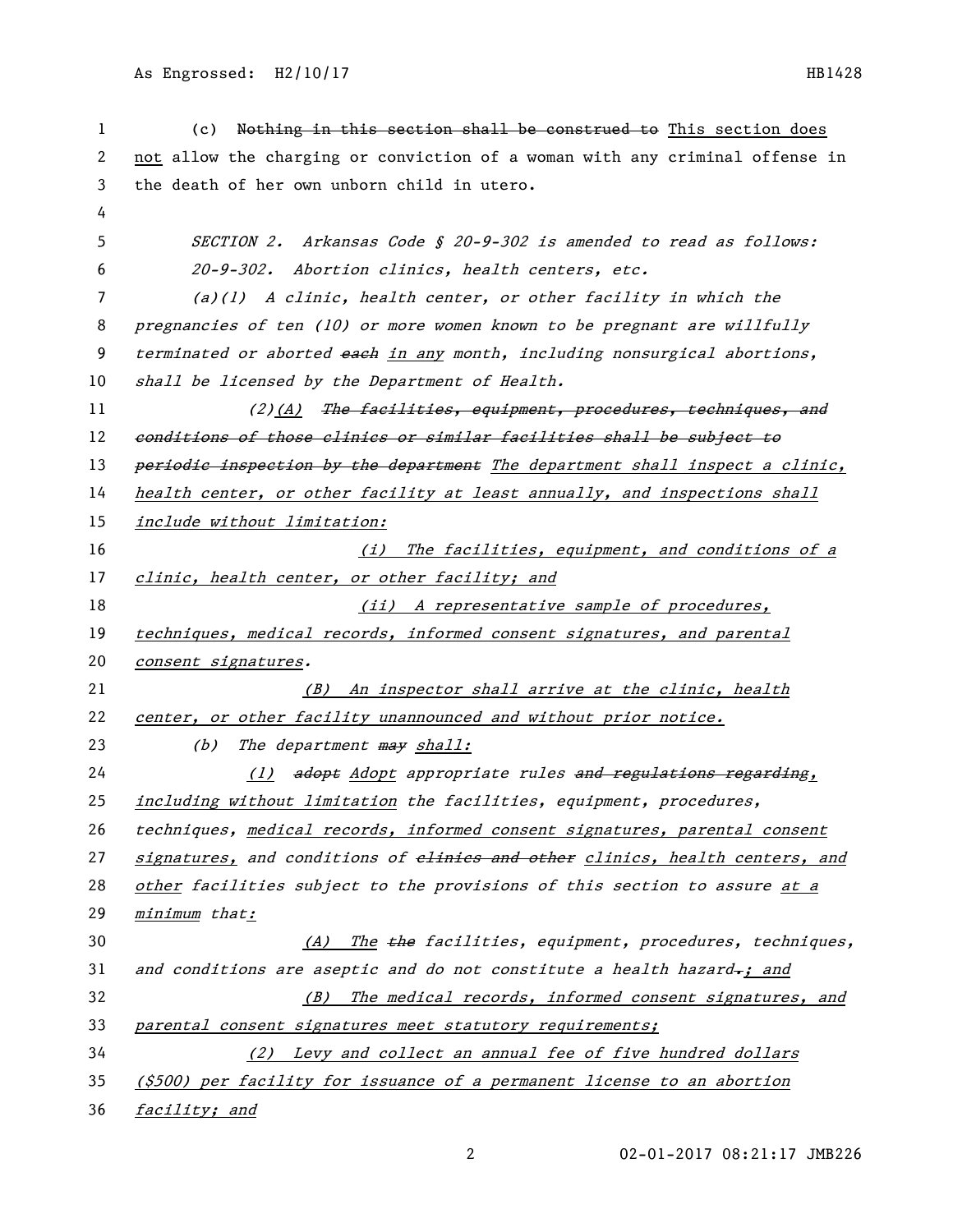| 1  | $(3)(A)$ Deny, suspend, or revoke licenses on any of the following           |
|----|------------------------------------------------------------------------------|
| 2  | grounds:                                                                     |
| 3  | The violation of any provision of law or rule;<br>(i)                        |
| 4  | $\mathcal{Q}$ r                                                              |
| 5  | (iii)<br>The permitting, aiding, or abetting of the                          |
| 6  | commission of any unlawful act in connection with the operation of the       |
| 7  | institutions.                                                                |
| 8  | $(B)(i)$ If the department determines to deny, suspend, or                   |
| 9  | revoke a license, the department shall send to the applicant or licensee, by |
| 10 | certified mail, a notice setting forth the particular reasons for the        |
| 11 | determination.                                                               |
| 12 | The denial, suspension, or revocation shall<br>(iii)                         |
| 13 | become final thirty (30) days after the mailing of the notice unless the     |
| 14 | applicant or licensee gives written notice within the thirty-day period of a |
| 15 | desire for hearing.                                                          |
| 16 | $(iii)(a)$ The department shall issue an immediate                           |
| 17 | suspension of a license if an investigation or survey determines that:       |
| 18 | (1) The applicant or licensee is in                                          |
| 19 | violation of any state law, rule, or regulation; and                         |
| 20 | (2) The violation or violations pose an                                      |
| 21 | imminent threat to the health, welfare, or safety of a patient.              |
| 22 | $(b)(1)$ The department shall give the applicant                             |
| 23 | or licensee written notice of the immediate suspension.                      |
| 24 | (2) The suspension of the license is                                         |
| 25 | effective upon the receipt of the written notice.                            |
| 26 | (iv) The denial, suspension, or revocation order                             |
| 27 | shall remain in effect until all violations have been corrected.             |
| 28 | The applicant or licensee shall:<br>(C)                                      |
| 29 | (i) Be given a fair hearing; and                                             |
| 30 | (ii) Have the right to present evidence as may be                            |
| 31 | proper.                                                                      |
| 32 | $(D)(i)$ On the basis of the evidence at the hearing, the                    |
| 33 | determination involved shall be affirmed or set aside.                       |
| 34 | (ii) A copy of the decision, setting forth the                               |
| 35 | finding of facts and the particular grounds upon which it is based, shall be |
| 36 | sent by certified mail to the applicant or licensee.                         |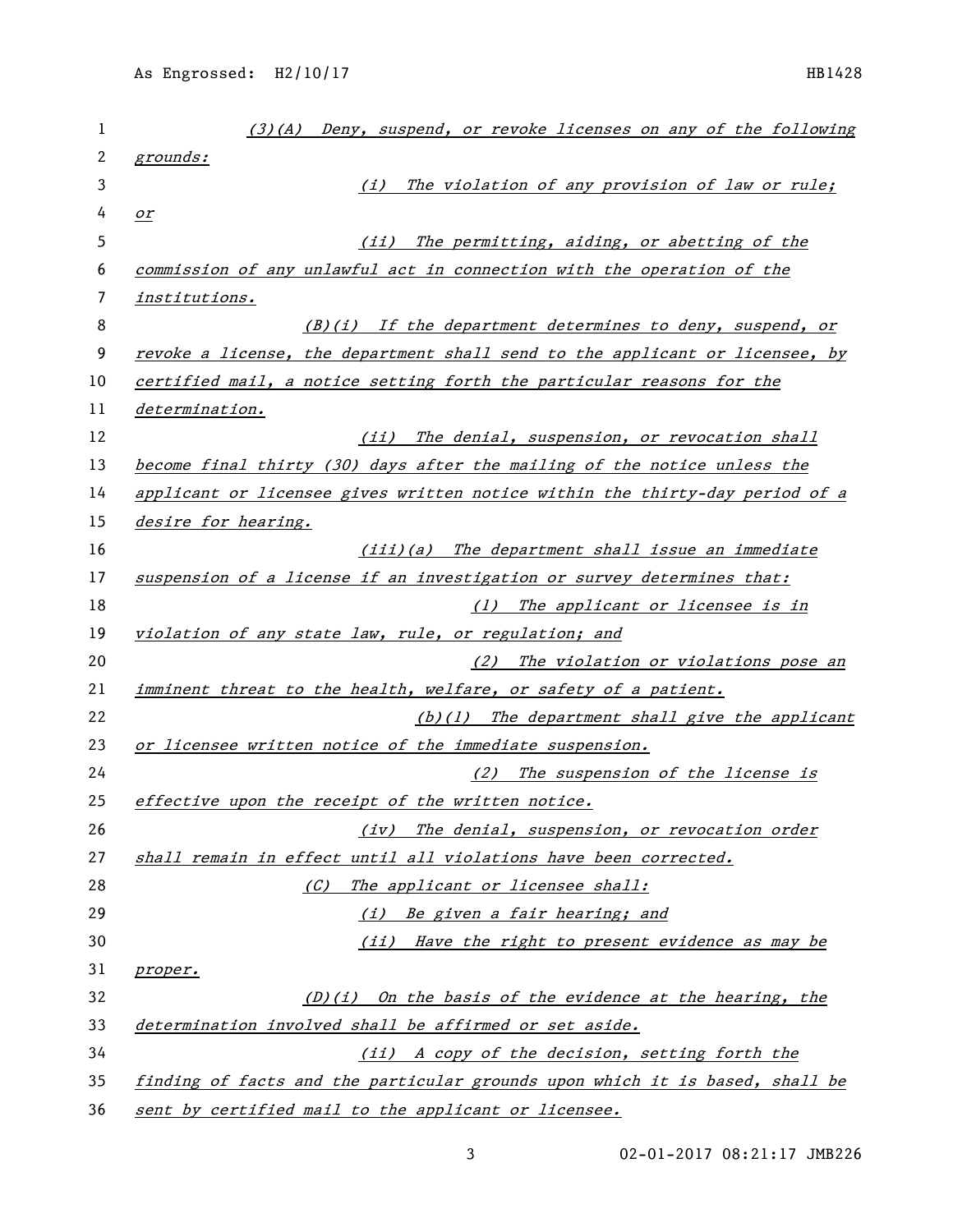| 1  | (iii) The decision shall become final fifteen (15)                                      |
|----|-----------------------------------------------------------------------------------------|
| 2  | days after it is mailed unless the applicant or licensee, within the fifteen-           |
| 3  | day period, appeals the decision to the court.                                          |
| 4  | (E) A full and complete record of all proceedings shall be                              |
| 5  | kept and all testimony shall be reported, but it need not be transcribed                |
| 6  | unless the decision is appealed or a transcript is requested by an interested           |
| 7  | party who shall pay the cost of preparing the transcript.                               |
| 8  | Witnesses may be subpoenaed by either party and shall<br>(F)                            |
| 9  | be allowed fees at a rate prescribed by rule.                                           |
| 10 | The procedure governing hearings authorized by this<br>(G)                              |
| 11 | section shall be in accordance with rules promulgated by the department.                |
| 12 | (e) The department may levy and collect an annual fee of five hundred                   |
| 13 | dollars (\$500) per facility for issuance of a permanent license to an                  |
| 14 | abortion facility.                                                                      |
| 15 | $\overline{d}(c)(1)$ Applicants for a license shall file applications upon such         |
| 16 | forms as are prescribed by the department.                                              |
| 17 | (2) A license shall be issued only for the premises and persons                         |
| 18 | in the application and shall not be transferable.                                       |
| 19 | $\left(\frac{e}{d}\right)(1)$ A license shall be effective on a calendar-year basis and |
| 20 | shall expire on December 31 of each calendar year.                                      |
| 21 | (2) Applications for annual license renewal shall be postmarked                         |
| 22 | no later than January 2 of the succeeding calendar year.                                |
| 23 | (3) License applications for existing institutions received                             |
| 24 | after that date shall be subject to a penalty of two dollars (\$2.00) per day           |
| 25 | for each day after January 2.                                                           |
| 26 | $(f)$ (e) Subject to such rules and regulations as may be implemented by                |
| 27 | the Chief Fiscal Officer of the State, the disbursing officer for the                   |
| 28 | department may transfer all unexpended funds relative to the abortion clinics           |
| 29 | that pertain to fees collected, as certified by the Chief Fiscal Officer of             |
| 30 | the State, to be carried forward and made available for expenditures for the            |
| 31 | same purpose for any following fiscal year.                                             |
| 32 | $\frac{f}{f(x)}$ All fees levied and collected under this section are special           |
| 33 | revenues and shall be deposited into the State Treasury, there to be credited           |
| 34 | to the Public Health Fund.                                                              |
| 35 |                                                                                         |
| 36 | SECTION 3. Arkansas Code § 20-16-1703(d), concerning the informed                       |